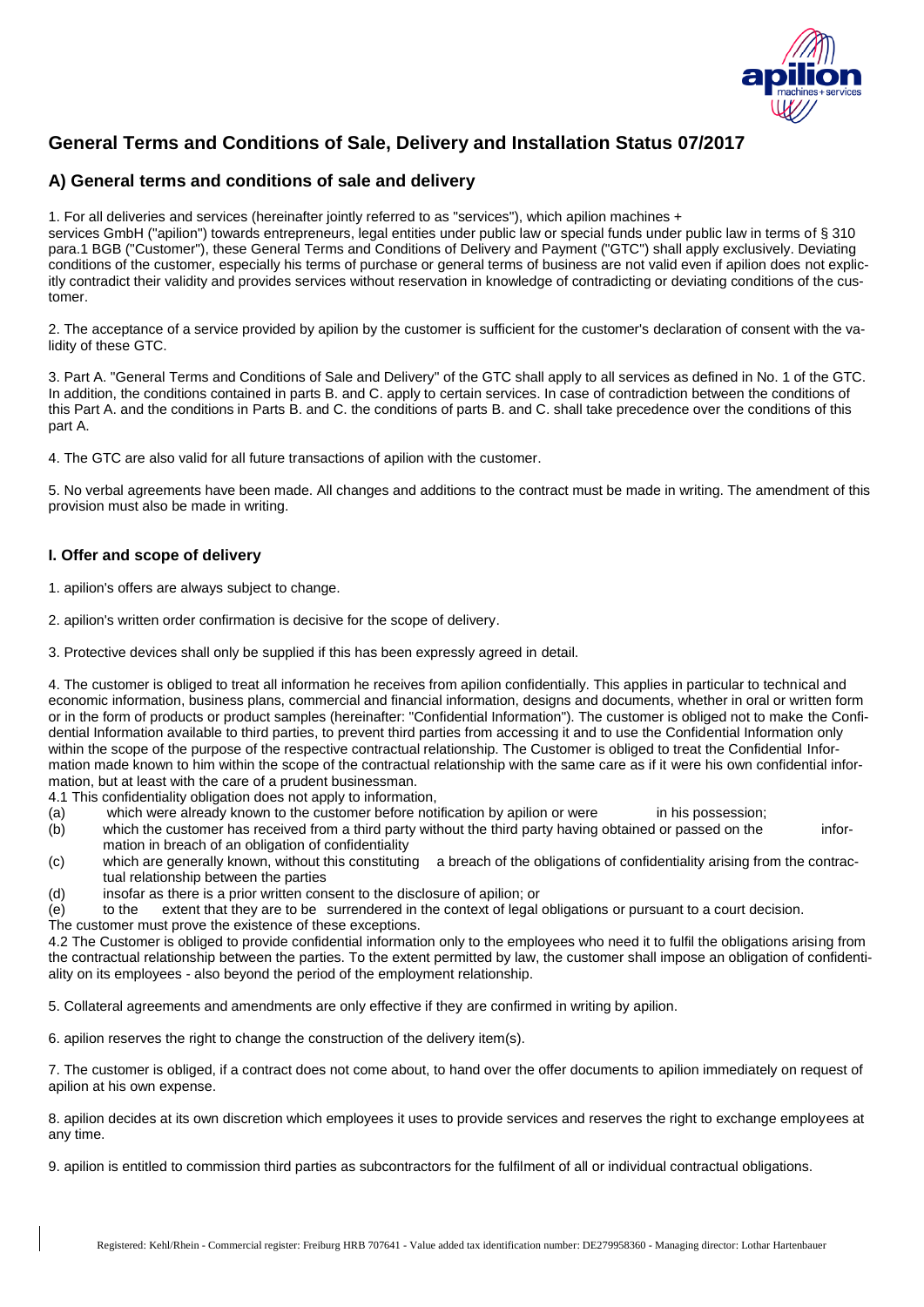

10. apilion determines the planning of the fulfilment of tasks. Also as far as the provision of services takes place at the customer's location, only apilion is authorised to give instructions to its employees. The employees and subcontractors of apilion are not integrated into the customer's business. The employees and subcontractors employed by apilion are not subject to any instructions of the customer when performing their activities.

#### **II Prices**

1. apilion's prices do not include the respective legal value added tax and are valid for delivery ex works excluding loading, packaging, assembly and commissioning as well as all other fees, these are all at the purchaser's expense.

2. apilion's services, which become necessary due to waiting times or changes of the scope of services for which the customer is responsible, have to be remunerated by the customer on proof of apilion at the respectively valid hourly rates.

3. apilion's invoices are due for payment without deduction within 10 days after receipt of the invoice by the customer, unless otherwise stated in the contract of the parties. Discounts are not granted. The customer is obliged to make payments at his own expense and risk.

4. Payment deadlines are met if the amount to be paid is available to apilion on the due date. Cheques and bills of exchange are only accepted on account of performance.

5. Partial payments are initially made on still outstanding older receivables of apilion against the customer.

#### **III Terms of payment**

1. Payments are to be made in Euro non-cash to the bank account named by apilion without any deduction as follows

- a) 30% upon placing of the order;
- b) 70% upon notification of readiness for dispatch, but before dispatch of the delivery item(s) at apilion

2. Bills of exchange shall only be accepted on the basis of an express agreement and only on account of performance. Discount, collection or other costs shall be borne by the customer.

3) The withholding of payments or the set-off because of possible counterclaims of the purchaser that are disputed by apilion or that are not legally established are not allowed.

4. Claims of the customer against apilion can only be assigned to third parties with prior written consent of apilion. §354a HGB remains unaffected.

## **IV. Delivery time**

1. The delivery time starts with the dispatch of the order confirmation by apilion Compliance with the delivery time shall be subject to the timely receipt of all documents to be supplied by the Purchaser, including all necessary permits, releases, the timely clarification and approval of plans, compliance with the agreed terms of payment and other obligations and the timely receipt of the agreed down payment. If these conditions are not fulfilled in time, the delivery time shall be extended accordingly.

2. The delivery time is kept if the delivery item(s) has/have left the factory of apilion within the agreed delivery time. If delivery is delayed for reasons for which the customer is responsible, the delivery time shall be deemed to have been met if notification of readiness for dispatch is given within the agreed delivery time.

3. If the non-compliance with the delivery time is demonstrably due to force majeure, especially mobilisation, war, riot, strike or lockout at apilion or / and its suppliers, the rejection of an important work piece or due to other circumstances which are not attributable to apilion according to general legal principles, the delivery time will be extended appropriately. The aforementioned circumstances are also not to be represented by apilion if they occur during an already existing delay. In important cases, apilion will inform the purchaser about the beginning and end of such obstacles as soon as possible.

4. If the dispatch or the delivery is delayed at the customer's request, the customer can be charged the costs incurred by the storage, beginning one month after notification of readiness for dispatch, in case of storage at apilion's factory, at least, however, half of one hundred of the net value of the respective delivery item for each month started. The storage costs arising from this are limited to 5% of the net order value, unless higher costs are proven by apilion.

However, apilion is entitled to dispose otherwise of the delivery item after setting and fruitless expiry of an adequate period of time and to supply the purchaser with an adequate extended period of time.

5. Compliance with the delivery period presupposes that the customer has fulfilled his contractual obligations.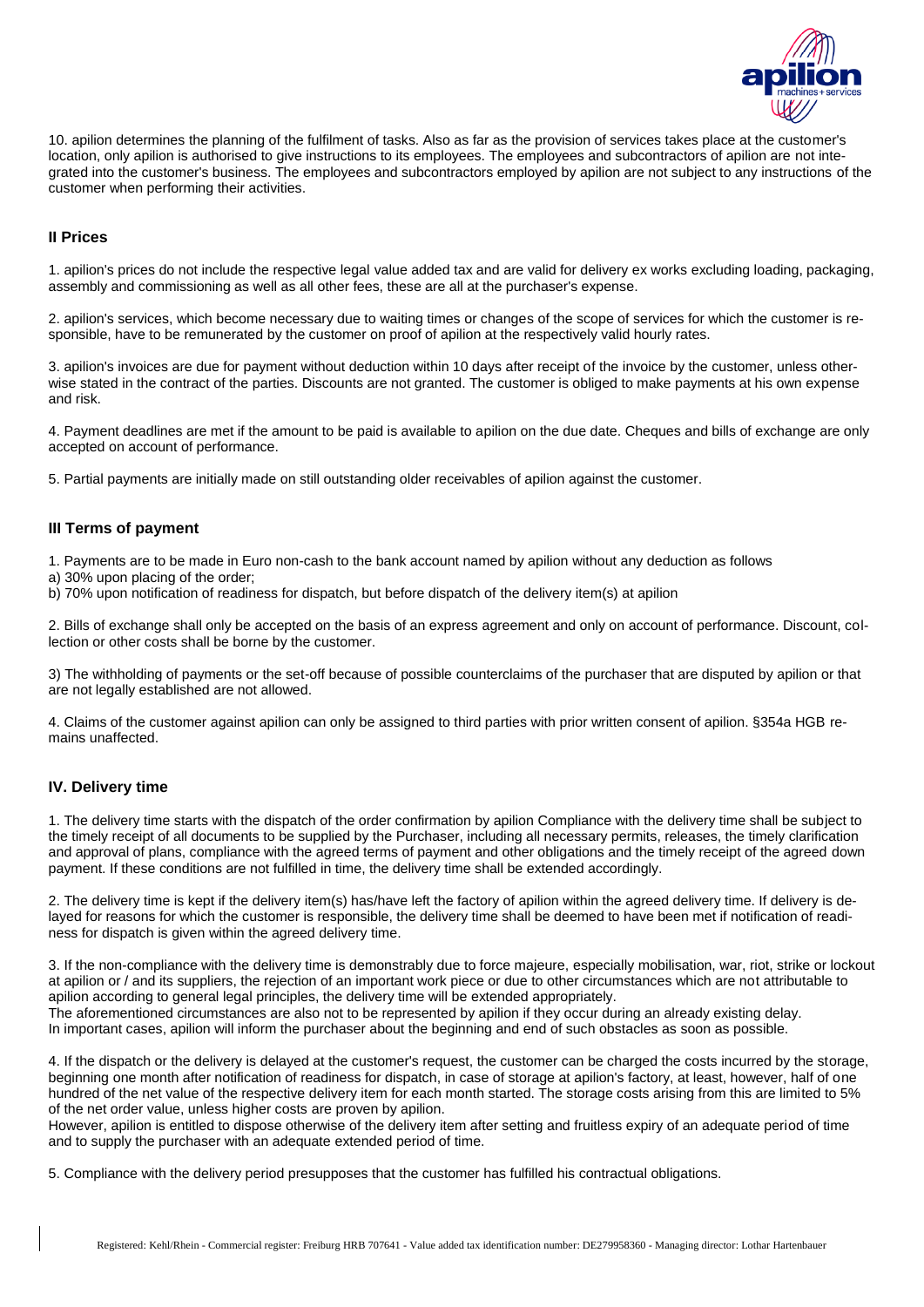

6. If the customer does not accept the delivery at the time agreed in the contract, he shall nevertheless make the payments dependent on the delivery on the agreed dates as if the delivery had been made in accordance with the contract.

## **V. Retention of title**

1. apilion reserves the right of ownership of the delivery item(s) until all claims against the purchaser are fulfilled. To date, pledging or transfer by way of security is prohibited and resale is only permitted to resellers in the ordinary course of business on condition that the reseller receives payment from his customers. Any costs incurred in pursuing the right of ownership shall be borne by the purchaser.

2. In case of a seizure, confiscation or other dispositions by third parties, the purchaser is obliged to inform apilion immediately.

3. In case of admissible sale, the proceeds of sale up to the amount of our total claim take the place of the delivery items left by apilion with retention of title. Invoice amounts collected by the purchaser in this context have to be transferred to apilion immediately.

4. The customer is not permitted to assign the claims from the resale to third parties.

5. apilion can revoke the authorisation to resell and to collect the claims assigned to apilion in case of default of payment or cessation of payment of the customer as well as in case of an application for opening of insolvency proceedings or in other cases of impaired creditworthiness and trustworthiness of the customer, which endanger the fulfilment of the claims due to apilion ("case of utilisation"). In case of revocation of the direct debit authorisation, the customer is obliged to inform his customers immediately about the assignment of the claim to apilion and to provide apilion with all information and documents necessary for the collection.

6. apilion is entitled to insure the delivery items at the purchaser's expense for theft, breakage, fire, water and other damages, unless the purchaser has demonstrably taken out the insurance himself.

Due to apilion's retention of title, apilion is entitled to take back the goods after reminder in case of behaviour of the purchaser contrary to the contract, especially in case of default of payment, and the manufacturer is obliged to hand over the goods. The assertion of the retention of title by apilion is not considered as withdrawal from the contract.

apilion reserves all rights on offers, drawings as well as circuit diagrams. These documents may not be passed on to third parties. In case of violation, apilion has the right to take legal action against the responsible party.

## **VI. Transfer of risk and acceptance**

1. The risk passes to the customer with the dispatch of the delivery, even if partial deliveries are made or apilion has contractually committed itself to take over other services, such as e.g. the shipping costs, the delivery or the installation of the delivery item, if the contract does not provide for another passing of the risk according to the international rules on the interpretation of the trade clauses of the International Chamber of Commerce (INCOTERMS), in the version valid on the day of the conclusion of the contract. In case of sale "ex works", apilion has to inform the purchaser in writing about the point in time when the delivery item(s) has/have to be accepted.

This notification must be made in good time so that the purchaser can take the measures normally required.

At the customer's request, apilion will insure the shipment against theft, transport, fire and water damages as well as other insurable risks at the customer's expense.

2. If dispatch is delayed due to circumstances for which the customer is responsible, the risk shall pass to the customer on the day of readiness for dispatch. However, apilion is obliged to cover the insurances, which the purchaser demands, on request and at the purchaser's expense.

3. Delivered objects have to be accepted by the purchaser, even if they show insignificant defects, without prejudice to the rights granted to him by apilion in the present terms and conditions, section VIII.

4. Partial deliveries are possible.

## **VII Documentation; CE mark; manufacturer's declaration**

1. The documentation of the scope of delivery and services shall be carried out in accordance with the specifications set out in the offer description or in the agreed specifications Unless otherwise agreed, the documentation includes operating and maintenance instructions, spare and wearing parts lists, a maintenance list and safety instructions. The documentation shall be handed over to the customer on CD-ROM and in paper form (DIN A4) at his request. The documentation is handed over approximately 30 days after delivery of the contractual object or prototype. If there are comprehensible reasons by apilion which prevent the provision of the documentation at this point in time, apilion is entitled to hand over the documentation immediately after these reasons cease to exist. The customer is obliged to provide the information and documents which are necessary for the creation of the documentation on request of apilion.

2. If a contract is based on regulations of the customer or an end customer, these customer regulations are only valid if and as far as they are explicitly accepted by apilion in writing. In case of doubt, these customer regulations shall only apply to the extent that they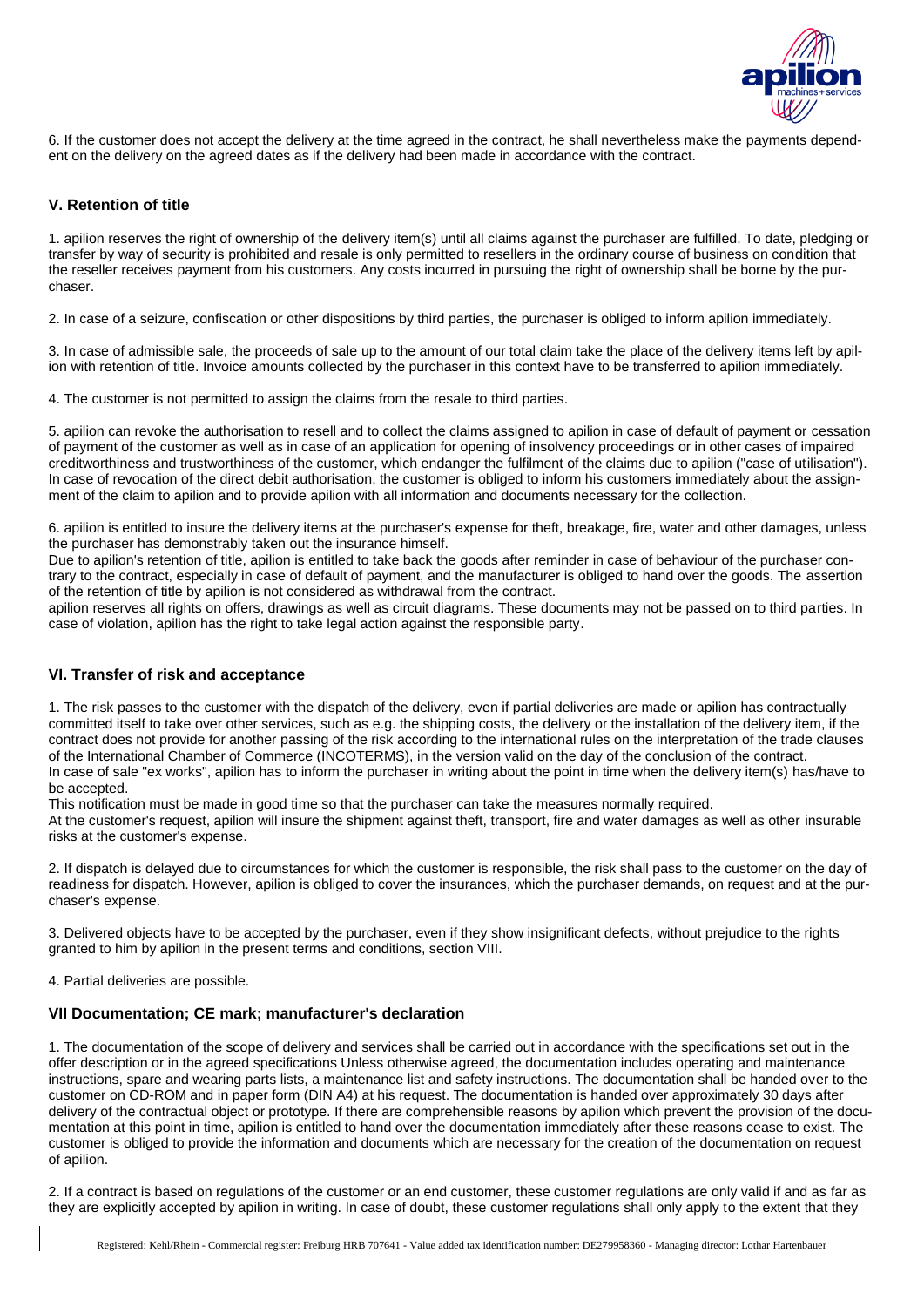

refer to material releases, execution regulations or documentation specifications and these customer regulations are within the scope of the usual.

3. apilion manufactures the contractual objects according to the UVV-, VDE- and CE-conditions provided that the contractual objects are delivered to a country subject to the CE-regulations; DIN EN ISO 12100-2 Safety of machines, general design principles; Part II: technical principles DIN EN 60204-1 Electrical equipment of machines; Safety of machines Part I; General requirements The requirements of the EC low voltage directive are fulfilled by apilion.

4. For contractual items which are not independent machines or systems in the sense of the EC Machinery Directive and therefore not subject to CE marking, the customer shall receive a declaration of incorporation in the sense of the EC Machinery Directive 2006/42/EC and its amendment directives for machines to be installed.

If hardware developed or produced by apilion has passed the acceptance test, apilion will provide it with the CE mark. If apilion delivers hardware as components for systems without CE mark, apilion's hardware will not be provided with a CE mark. Test and sample devices are also not provided with a CE mark by apilion.

# **VIII. Liability for defects of the delivery**

1. For defects of the delivery item(s), which also include the lack of explicitly warranted characteristics, apilion is liable for a period of 6 months (warranty period) from dispatch of the delivery item or from notification of readiness for dispatch under exclusion of further claims irrespective of section X, 4 as follows

All those parts are to be repaired or newly delivered free of charge, according to apilion's choice and at a reasonable discretion, which turn out to be unusable or considerably impaired in their usability within the warranty period, especially due to faulty construction or defective execution. The detection of such defects has to be communicated to apilion immediately in writing. Parts replaced by apilion become property of apilion. As far as the removal of defects is disproportionate, apilion is entitled to an adequate reduction of the remuneration.

For essential third-party products, apilion's liability is limited to the assignment of the liability claims, which apilion is entitled to against the supplier.

2. No liability is assumed for damages which have arisen for the following reasons:

unsuitable or improper use, faulty assembly or commissioning by the purchaser or third parties, wear and tear, faulty or negligent treatment, unsuitable operating materials, unsuitable replacement materials, faulty construction work, unsuitable building ground, chemical, electrochemical or electrical influences, provided that these are not attributable to apilion's fault.

3. The purchaser has to give apilion, after prior written agreement, the necessary time and opportunity to carry out all repairs and replacement deliveries that seem to be necessary by apilion according to a reasonable discretion, otherwise apilion is released from the liability for defects.

4. apilion bears the direct costs arising from the repair or replacement delivery - insofar as the complaint turns out to be justified - the costs of the replacement part including the dispatch as well as the reasonable costs of disassembly and assembly, furthermore, if this can be reasonably demanded according to the situation of the individual case, the costs of the possibly necessary provision of the fitters and assistants of apilion. In all other respects, the customer shall bear the costs.

5. The warranty period for the replacement part and the repair is 3 months from the completion of the repair. This shall run at least until the expiry of the original warranty period for the delivery item. The period for liability for defects in the entire delivery item shall be extended by the duration of the interruption of operations caused by the remedial work.

6. apilion shall not be liable for the consequences resulting from improper changes or repair work carried out by the purchaser or third parties without prior approval by apilion.

7. apilion is liable in case of injury of life, body or health, which is based on a negligent breach of duty on the part of apilion or an intentional or negligent breach of duty of the legal representatives or vicarious agents of apilion, but only to the legal extent. apilion is liable for other damages, also in case of grossly negligent breach of duty or an intentional or grossly negligent breach of duty of the legal representatives or vicarious agents of apilion. In case of culpable violation on the part of apilion of a cardinal obligation (essential contractual obligation, especially main contractual obligations in mutual relationship) the liability is limited to the typical contractual foreseeable damage. Apart from that, the liability of apilion is excluded. Furthermore, the exclusion of liability shall not apply in the absence of characteristics which are expressly warranted if the warranty was specifically intended to protect the customer against damage which did not occur to the delivery item itself.

## **IX. Customer's right to withdraw from the contract, cancellation and other liability of the supplier**

1. The purchaser can withdraw from the contract, if apilion is finally unable to perform the entire contractually assured service before the transfer of risk. The customer may also withdraw from the contract if, in the case of an order for similar items, the execution of part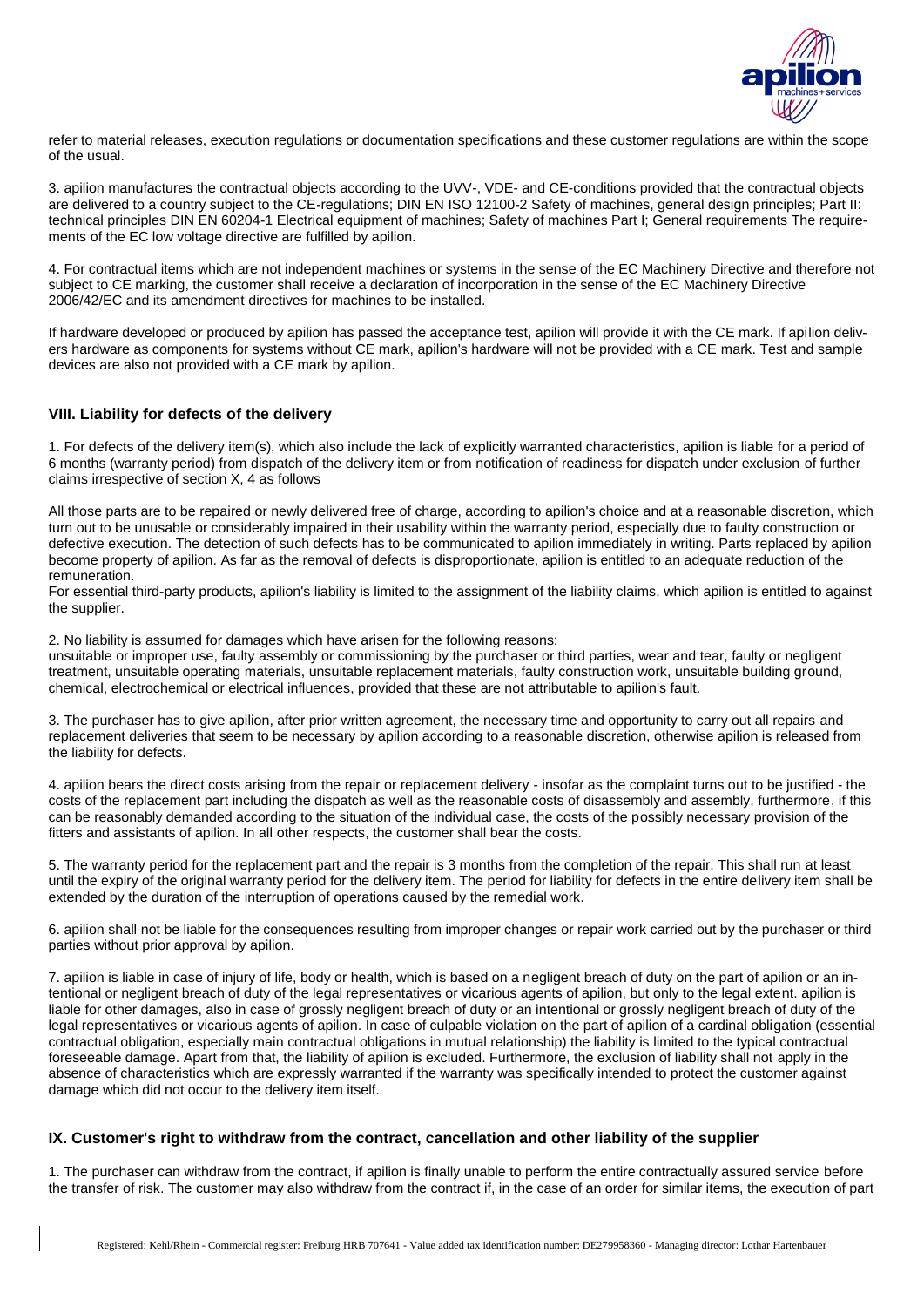

of the delivery becomes impossible in terms of quantity and he has a justified interest in refusing a partial delivery. If this is not the case, the customer may reduce the consideration accordingly.

2. If the impossibility occurs during the delay in acceptance or through the fault of the customer, the customer remains obliged to pay the consideration.

3. Furthermore, the purchaser has the right to substitute performance, if apilion has not kept a reasonable period of time set for the removal of defects.

4. apilion is relieved by the following circumstances, if they occur after conclusion of the contract and stand in the way of the fulfilment of the contract:

Labour disputes and all circumstances independent of the will of the parties, such as fire, mobilisation, confiscation, embargo, ban on currency transfer, insurrection and lack of means of transport.

5. apilion is exclusively entitled to intellectual property rights, especially design patent rights, copyrights, rights to inventions or technical property rights to the knowledge, ideas, conceptions, mathematical calculations, plans, know-how and other work results - no matter if embodied or not embodied - which apilion develops during or occasionally during the performance of services (hereinafter referred to as "work results").

6. apilion grants the customer a non-exclusive and non-transferable, temporally and spatially unlimited right of use of the work results, as far as their use by the customer is necessary to achieve the purpose of the contract.

7. Should the customer develop a work result which is capable of being protected by industrial property rights and which is based on the work results of apilion, the customer will inform apilion immediately in writing. The customer and apilion will then agree on a separate agreement about the ownership as well as about the exploitation of this work result and the industrial property rights registered and granted on it.

8. The customer will immediately inform apilion in writing and comprehensively, if claims are asserted against him because of the work results. apilion is entitled, but not obliged, to assert claims in connection with the work results against the third party in court and out of court alone. If the customer is sued, he agrees with apilion and only carries out procedural actions, especially acknowledgements and settlements, with apilion's consent.

## **X. Binding nature of the contract**

1. The contractual relationship between apilion and the customer is subject to the law of the Federal Republic of Germany. The validity of the UN Convention on Contracts for the International Sale of Goods (CISG) of 11.04.1980 is excluded.

2. apilion and the customer commit themselves to find a legally and economically effective regulation instead of the void or ineffective regulation, which comes closest to the void or ineffective regulation legally and economically, which they would have reasonably agreed upon, if they had considered the voidness or ineffectiveness of the respective regulation when concluding the contract.

3. In case of doubt, the German language version of all contractual provisions shall be authoritative.

#### **XI Privacy clause**

The processing of personal data protected by the Federal Data Protection Act (= BDSchG) is permitted if the person concerned or another legal provision permits this or the person concerned consents. Considerable affected persons in terms of the DBSchG indicate by basing on these General Terms and Conditions of Sale and Delivery that they agree to the processing of possible personal data, unless the purchaser objects in writing within 4 working days, starting with the offer by apilion.

In the case of interested parties, we will draw their attention to the intended significance of a missing objection at the beginning of the aforementioned period.

#### **XII. Place of jurisdiction**

- 1. The sole place of jurisdiction for all disputes arising from the contractual relationship is Kehl am Rhein.
- 2. apilion is also entitled to sue at the customer's place of business.
- 3. German law applies to the contractual relationship between apilion and the customer, excluding CISA.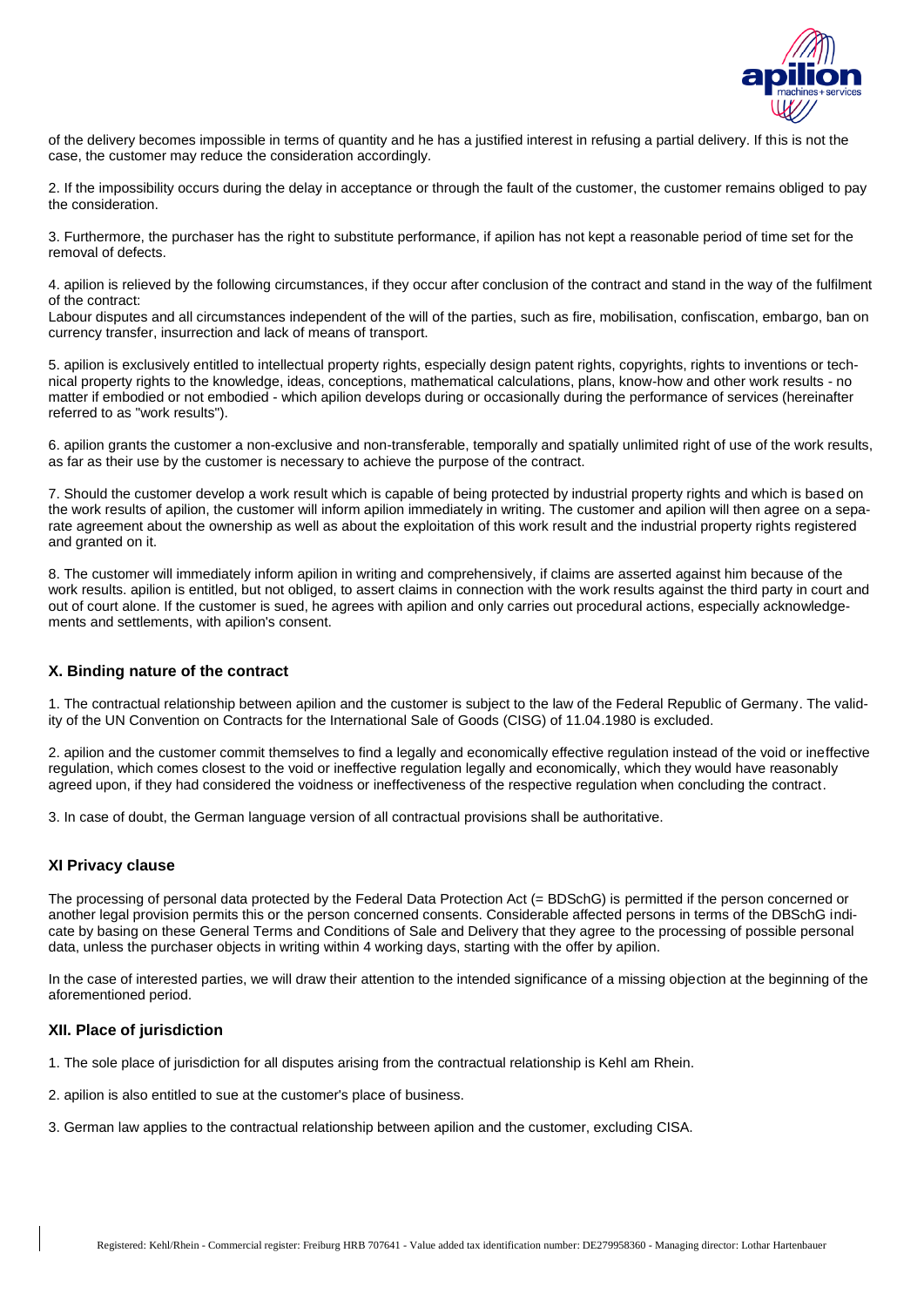

## **XIII List**

Insofar as the installation and commissioning of the delivery item(s) has/have also been agreed, the installation conditions listed in section C) shall apply.

## **XIV General**

Previous versions of these General Terms and Conditions of Sale, Delivery and Installation shall lose their validity.

# **B) Supplementary provisions for the transfer of software**

1. The following provisions regulate the transfer of the contractually agreed software in the version described there in the object code (hereinafter collectively referred to as "software") by apilion to the customer.

2. The scope of performance shall include the provision of the software in the form of a copy of the program in object code only insofar as the object code for programmable logic controllers is in digital form on a suitable data carrier. Any other software of apilion is only delivered as compiled software without source code. The software is provided with the scope of services defined in the respective service description together with the associated documentation, granting the simple rights of use required for the use of the software.

3. the customer receives the non-exclusive right, unlimited in time, to use the software including the updates included in the scope of services. The contractual use includes the installation as well as the loading, display and running of the installed software as well as the storage of the software in the main memory of the computer on which the software is installed. The customer is not entitled to use the software beyond the use permitted under this agreement or to have it used by third parties or to make it available to third parties.

4. The customer is entitled to install the software on the agreed number of computers and to use it only on these computers If the use of the software on one of the computers is temporarily not possible or only possible to a limited extent for the customer, in particular due to malfunctions or repair work, the customer is entitled to install the software on a replacement computer. In the event of a permanent change of computer, the installation of the software on the newly used computer is permitted; the software must be completely deleted on the previously used computer.

5. The customer is entitled to make a backup copy of the data carrier provided to him. The customer has to visibly attach the note "backup copy" as well as a copyright note of apilion on the created backup copy.

6. In addition to the above provisions, the customer is not permitted to reproduce, make publicly accessible, publicly reproduce, sell, temporarily transfer or make available the software or parts thereof, in particular not to rent or lend it. In particular, the customer is not entitled to transfer the possibly created backup copy to third parties.

7. The customer is obliged to examine the software and the documentation immediately after receipt for obvious defects which are easily noticed by an average customer. Obvious defects include, but are not limited to, the absence of documentation, significant, easily identifiable functional defects of the software and the absence of elementary features or the delivery of software other than that agreed. Such obvious defects have to be notified to apilion in writing within four weeks after delivery. Otherwise apilion is not liable for these defects. Defects that only become obvious later on must be notified to apilion within four weeks after recognition or recognisability by the customer, otherwise apilion's liability for these defects is excluded.

8. apilion is not liable if errors are based on the fact that the software is used in a hardware and software environment which does not meet the system requirements of the software.

9. apilion is obliged to remove defects of the provided software within a reasonable time. The removal of defects is carried out at apilion's choice by free rectification of defects or replacement delivery. Within the scope of the replacement delivery, the customer will, if necessary, adopt a new version of the software, unless this leads to unreasonable impairments. In case of defects of title, apilion will, at its own choice, provide the customer with a legally faultless possibility to use the software, modify the software in such a way that no rights of third parties are violated anymore or provide a comparable third party software.

10. apilion also fulfils its obligation of rectification by providing updates with an automatic installation routine on its homepage for download and by offering the customer telephone support for solving installation problems. Furthermore, the customer allows remote access to the software via telecommunication for the purpose of checking and removing defects, if requested by apilion.

11. The right of the customer to reduce the purchase price or to withdraw from the contract at his discretion in the event that the repair or replacement delivery fails twice. A right of withdrawal does not exist in the case of insignificant defects. The customer's rights due to defects are excluded, as far as the customer carries out or lets carry out changes on the software without apilion's consent, which were not permitted and have unreasonable effects on analysis and removal of the defects for apilion. Apart from that, even if the customer demands compensation for damages or replacement of futile expenses, apilion is liable according to part A. of these GTC.

12. The customer himself is responsible for compliance with the system requirements.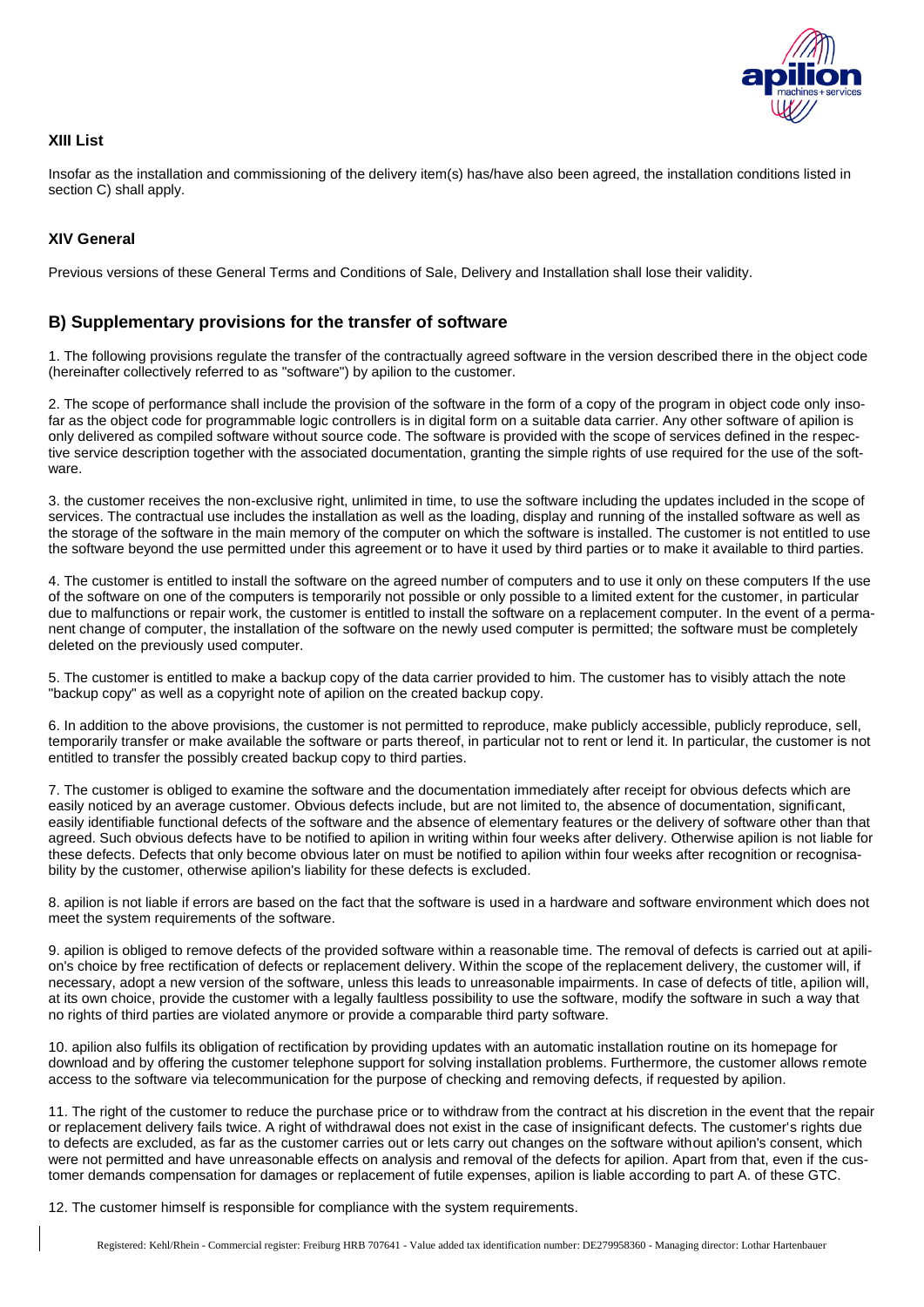

# **C) Terms of assembly**

# **1. Scope of application**

These terms of assembly are valid for all services for assembly and/or commissioning of delivery items of apilion at home and abroad in connection with clause A.

#### **2. Preparation and start of assembly**

Assembly can only be started when the customer has made all necessary preparations at his own expense.

In particular, foundations and other construction work are to be carried out by the purchaser in the prescribed dimensions and in a proper manner. The foundations must be sufficiently dried out and all scaffolding etc. that could hinder the assembly must be removed.

All assembly items to be procured by the customer, including the equipment and facilities to be provided by him, must be available at the place of use before assembly begins.

apilion does not have to carry out any construction or demolition work; apilion does not have to take any extraordinary measures to transport its delivery item from the place of unloading to the installation site, unless apilion has assured the delivery to this place in advance in writing.

If the work is interrupted for a longer period of time due to circumstances which apilion is not responsible for, apilion reserves the right to recall the fitter and to charge the purchaser for any costs incurred, both for the journey home of the fitter as well as for his return to the place of installation/start-up.

If the fitter has to wait for a period of time for which apilion is not responsible, the orderer will be charged the respective daily rate per person and started day, which is valid during the installation period. This also applies to the additional costs arising from this, such as board and lodging, which are then charged according to the time and effort involved.

All raw materials required for the commissioning such as cement, sand, aggregates, reinforcing steel etc. have to be made available to the installation personnel of apilion free of charge during the commissioning.

All consequential damages caused by the purchaser, including II. choice quality or rejected products, are at his expense. A delay in assembly and commissioning, which apilion is not responsible for, is at the customer's expense, e.g. for waiting times, crane failure and additional journeys of our fitters.

The customer is obliged to confirm apilion daily the duration of the working hours of the employees or subcontractors of apilion who are employed by the customer or his end customers immediately in writing on reports.

The customer is obliged to provide the employees and subcontractors of apilion free access to the respective installation and commissioning site and to support these employees and subcontractors in providing their services. This obligation also exists if apilion becomes active at an end customer of the customer.

## **3. Assembly and work rooms**

The unimpeded execution of the installation work requires that all installation and work rooms are covered, equipped with doors and windows and are designed in such a way that staying in them does not damage health or impair the condition of the material. All aids such as electricity, light, gas, water and telephone facilities are to be made available to the apilion fitters free of charge. It is the responsibility of the customer to ensure adequate lighting and heating of these rooms and to provide the necessary hygienic facilities for the assembly personnel.

Work on unhealthy or dangerous terrain is not carried out by the apilion.

## **4. Storage of the material**

The material is to be stored by the customer in such a way that it is protected against weather and other damaging effects. For the storage of small materials, tools and other equipment, a suitable, lockable room must be made available exclusively for the assembly personnel. If no such room is available, the customer shall be liable for theft, loss and other misappropriation as well as for material and tools.

## **5. Tools and auxiliary materials**

The customer shall provide all tools and necessary auxiliary materials required for the execution and success of the installation at his own expense and to the full extent. This includes in particular tools for auxiliary personnel as well as lifting gear of sufficient carrying capacity (including operating personnel), ropes, scaffolding, workbenches with vices, wrought iron, welding equipment etc., as well as cleaning, packing and lubricating materials, material for underlaying and underpinning the machines as well as fuels, the necessary steam and electric current at the appropriate voltage, water, welding gas and other operating materials. In exceptional cases, this tool and auxiliary material as well as special tools can be provided by apilion against payment after a special written agreement.

## **6. Delivery of material and performance of work by the customer**

If apilion's assembly personnel purchases material from the purchaser or if the purchaser performs work at apilion's expense, apilion's personnel has to issue and sign an order form or time sheet for this purpose. We shall only be obliged to acknowledge such charges if these receipts are presented.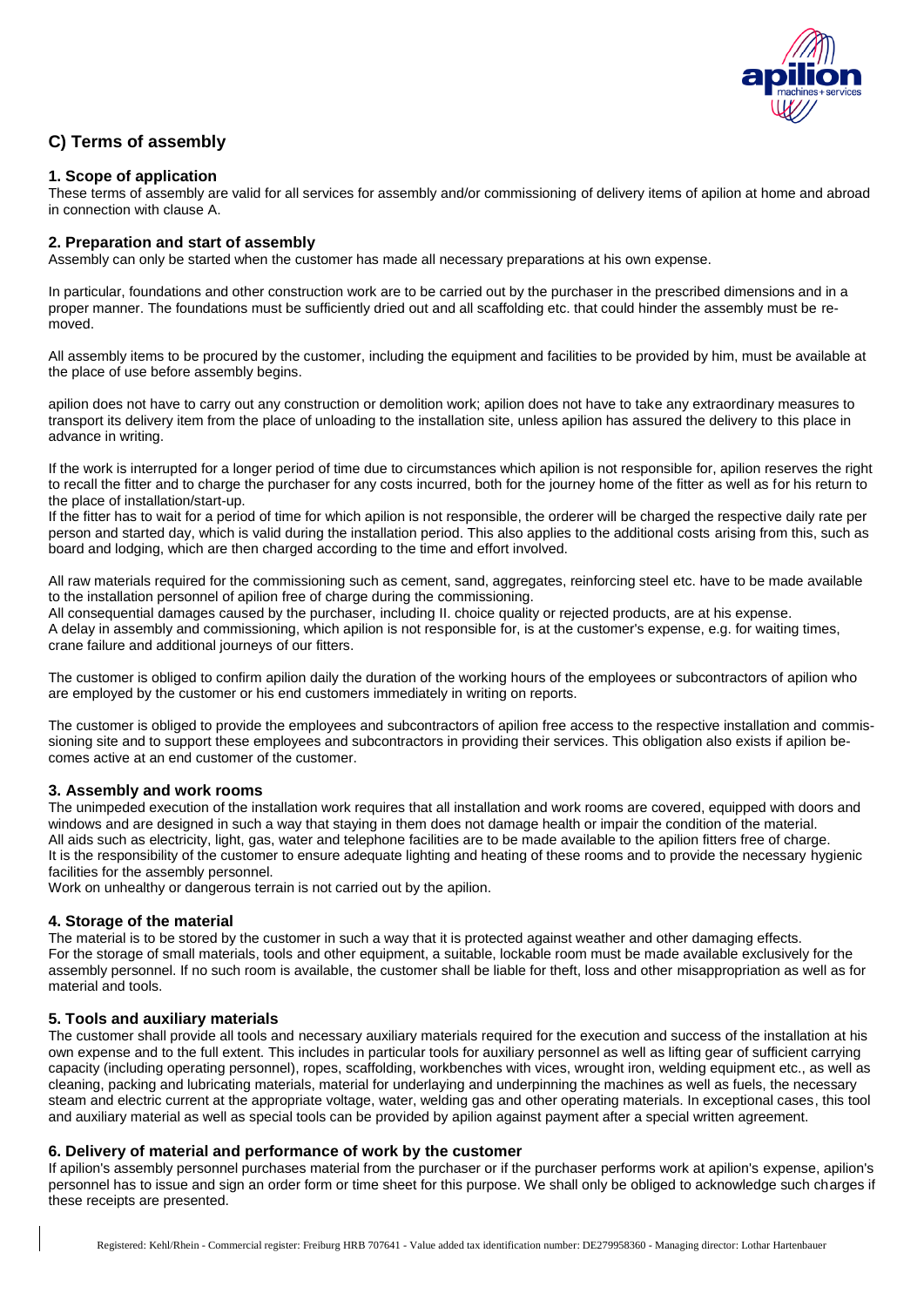

## **7. Auxiliary staff**

Upon request, the purchaser has to provide the assembly personnel of apilion with the respectively required skilled and unskilled workers such as locksmiths, electricians, bricklayers, carpenters, roofers, glaziers, painters, earth workers etc. as well as the necessary assembly material free of charge and in sufficient numbers for the assembly, for the commissioning and for possible rework during the warranty period, unless other agreements have been made.

The customer shall insure the skilled and unskilled workers and assistants provided in accordance with the laws of the country.

## **8. Board and lodging**

The customer shall procure the necessary residence, work and other official permits for the assembly personnel in good time. The assembly personnel of apilion is entitled to a daily allowance to be paid by the purchaser in the amount of the mentioned rates to cover the costs for accommodation, food and other expenses such as maintenance of clothing, drinks etc.

The orderer has to provide good and clean accommodation, healthy and sufficient food as well as medical care for the assembly personnel of apilion at his own expense.

#### **9. Illness and accident**

In the event of illness or accident, in countries without social security agreements, the customer shall bear all costs of medical treatment, medicines and other means of restoring health and, if necessary, the costs of the stay in a

Hospital.

All costs connected with a return journey as a result of illness or accident, the travel costs of the replacement and in case of death, at the request of apilion, the funeral costs at the place of death or the transfer costs to the home town are at the expense of the purchaser.

The customer must take all legal or necessary protective measures against accidents on the assembly site.

If the conditions at an assembly site require special protective measures against climate-related or epidemic diseases such as malaria and other epidemics, all costs incurred as a result shall be charged to the customer.

#### **10. Public charges**

If taxes, customs duties or other charges have to be paid by apilion or its assembly personnel in connection with the assembly outside the Federal Republic of Germany, these shall be borne by the purchaser.

## **11. Terms of payment**

The assembly costs incurred will be invoiced after completion of the assembly. Invoices are payable immediately, net, without deduction, in the currency stipulated in the contract.

#### **12. Risk assumption and liability**

a) Transport to the place of assembly, unloading and storage of the material forming the object of assembly shall be at the expense and risk of the Purchaser, unless otherwise agreed in writing. This also applies if apilion provides personnel to supervise the proper handling of the delivered items.

b) The customer is liable for damages caused by his personnel, auxiliary personnel provided by him or third parties. Furthermore, he shall bear full responsibility for accidents, accident consequences and material damage resulting from insufficient quality of the scaffolding and lifting equipment and other facilities provided by him, even if these were used by our personnel without complaint. It is the orderer's duty to explicitly point out to the assembly personnel of apilion, if any considerations have to be taken into account for his operation.

c) The purchaser has to inform apilion about the safety regulations which he has issued for his own personnel.

d) The purchaser is not allowed to use the personnel of apilion for work which is not covered by the contract without their prior written approval. Even if apilion gives its consent, it does not assume any liability for these works. The purchaser is responsible for the safety of the personnel employed by apilion for this.

#### **13. End of assembly**

If apilion has taken over the commissioning of a plant within a certain period of time, it is considered as complied with if the plant can perform useful work on the fixed day, even if insignificant parts are still missing or reworking is necessary.

#### **14. Acceptance**

After completion of a work performance and the request to declare acceptance, the customer must grant acceptance within ten working days. Working days are the days from Monday to Friday, excluding national public holidays. Acceptance shall be deemed to have been granted if the customer does not refuse acceptance in writing within this period, citing defects that are to be described in concrete terms.

Partial acceptances are permitted as far as apilion has provided several different or divisible services and justified interests of the customer do not conflict with this.

#### **15. Warranty**

apilion is liable for the proper execution of the work taken over by us by the assembly personnel especially trained and experienced by apilion, provided that apilion can control the work during the execution and after completion. Damage caused by our personnel in the course of the installation remains excluded.